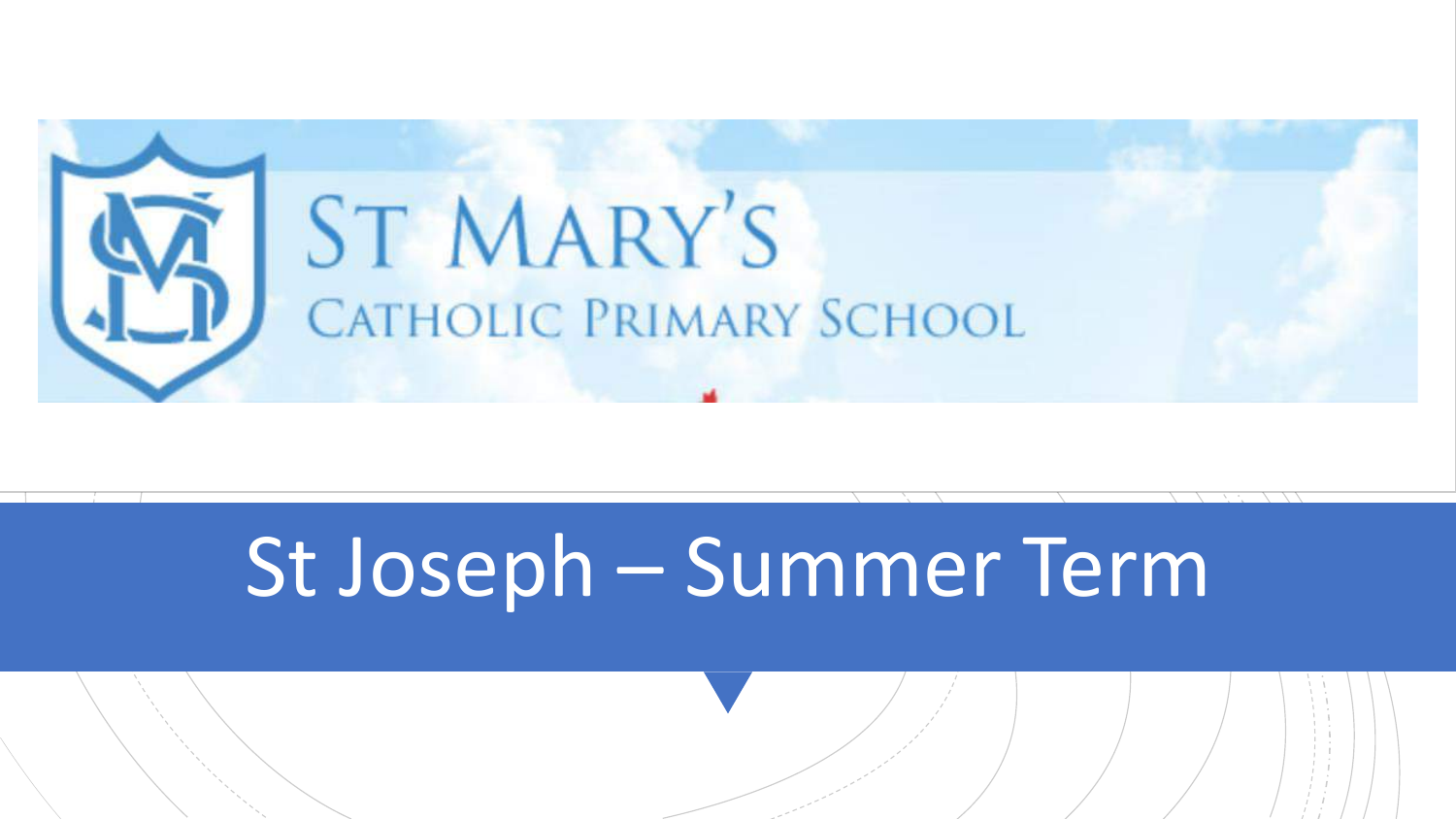

 $\overline{8}$ 

# What have we been learning?















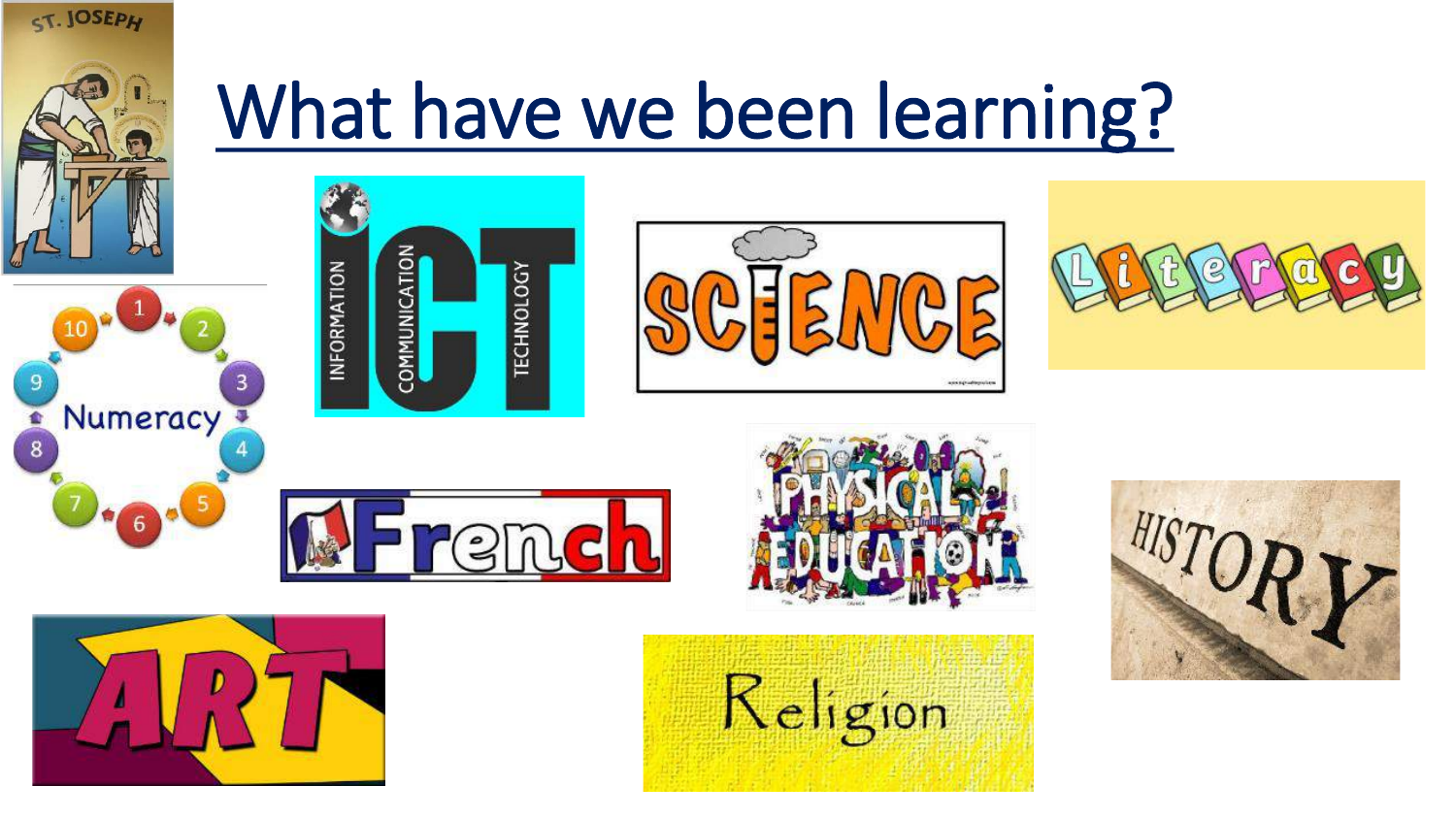

# **Numeracy**



"I've enjoyed maths because we have used lots of different techniques – we've used protractors to measure angles." Chris

### We have covered all areas of the maths national curriculum and are now recapping topics.

**Number – number and place value Number – addition and subtraction Number – multiplication and division Number – fractions (including decimals and percentages) Measurement Geometry – properties of shapes Geometry – position and direction Statistics**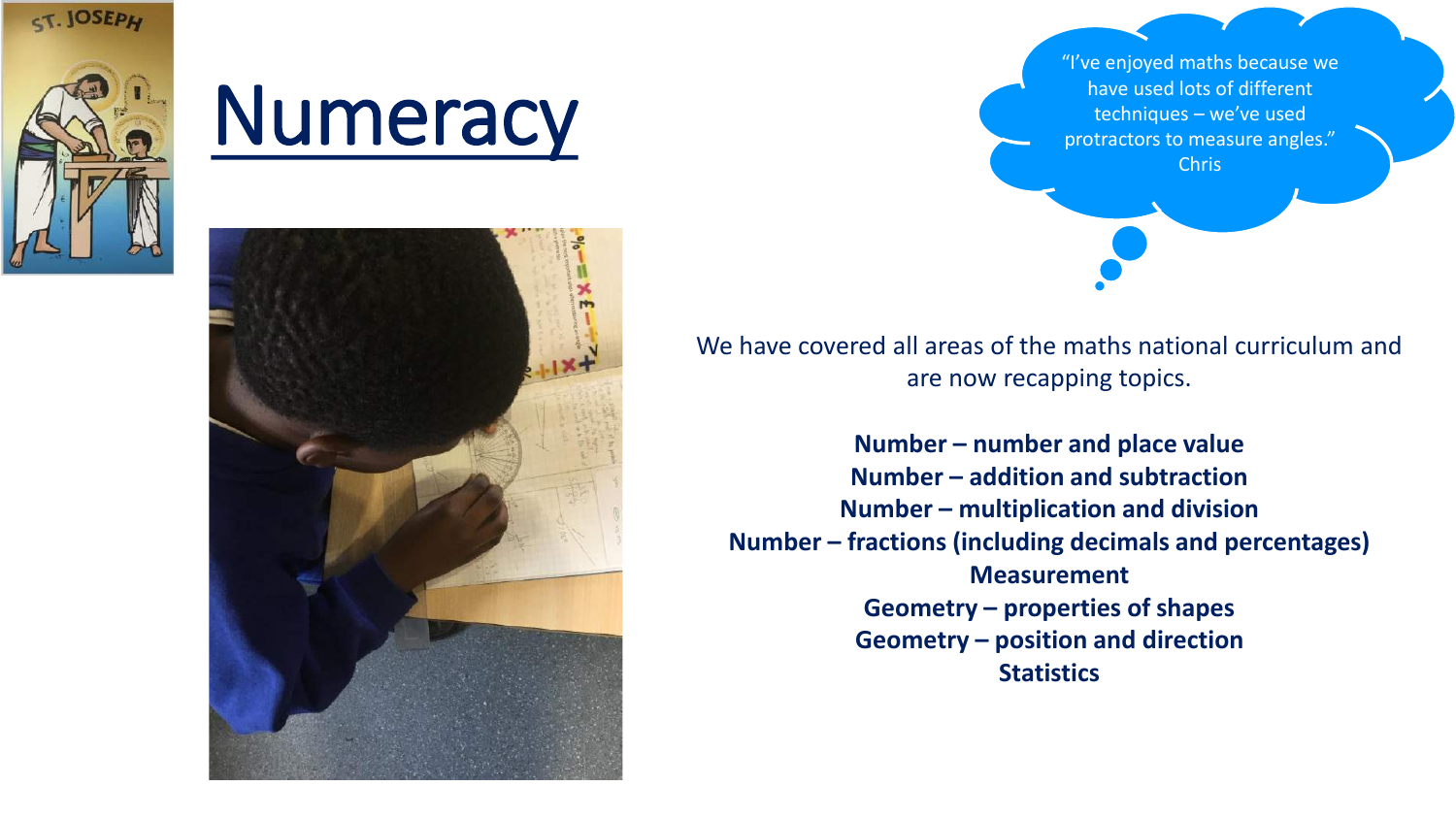

### **Literacy**



"I enjoy learning how to use different punctuation marks." Sabrina

We have been focusing on our comprehension skills, SPAG, writing skills and our reading skills.

This term we have been reading 'Who Let the Gods Out' by Maz Evans. We read 2 chapters every week during our guided reading lesson. We discuss the text and make predictions about what may happen next. After reading the chapters we answer questions and research new words in a dictionary.

We have begun to study Shakespeare, and this will link to our big writing focus of script writing.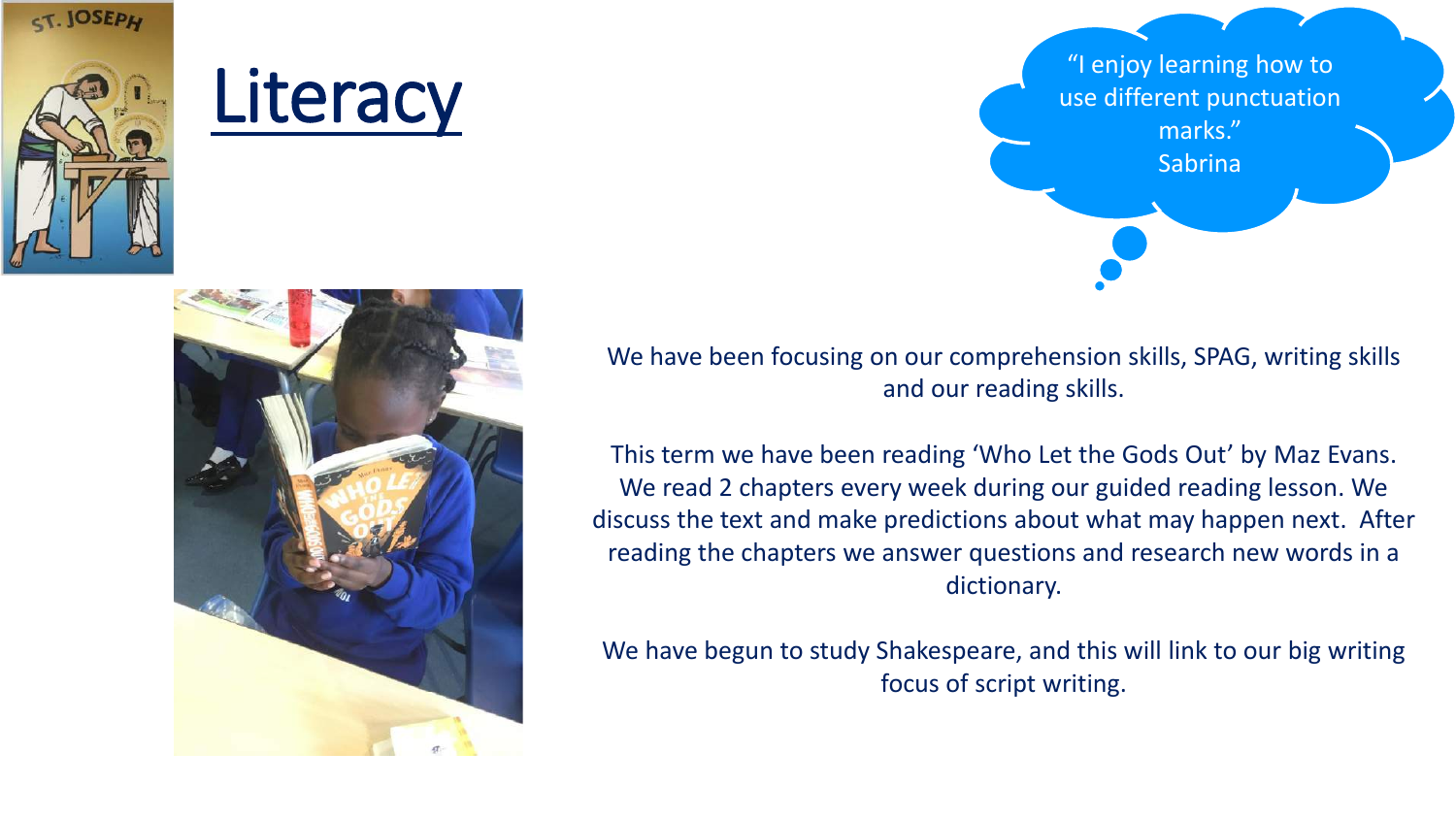

### Religion

### We have been learning about Easter to

### Pentecost.

We have all been able to retell Luke's account of Passover and we have learnt about the Tyburn Martyrs.

Our RE topic for next term is Discipleship. Our focus questions will be; What is a disciple? What does it mean to follow Jesus?

"I enjoy using the iPads to research Catholic Martyrs who died for our faith." Christ-Mael

### We also do Acts of Worship every week.

This is a quiet time of reflection where we discuss and listen to scripture about a certain topic.





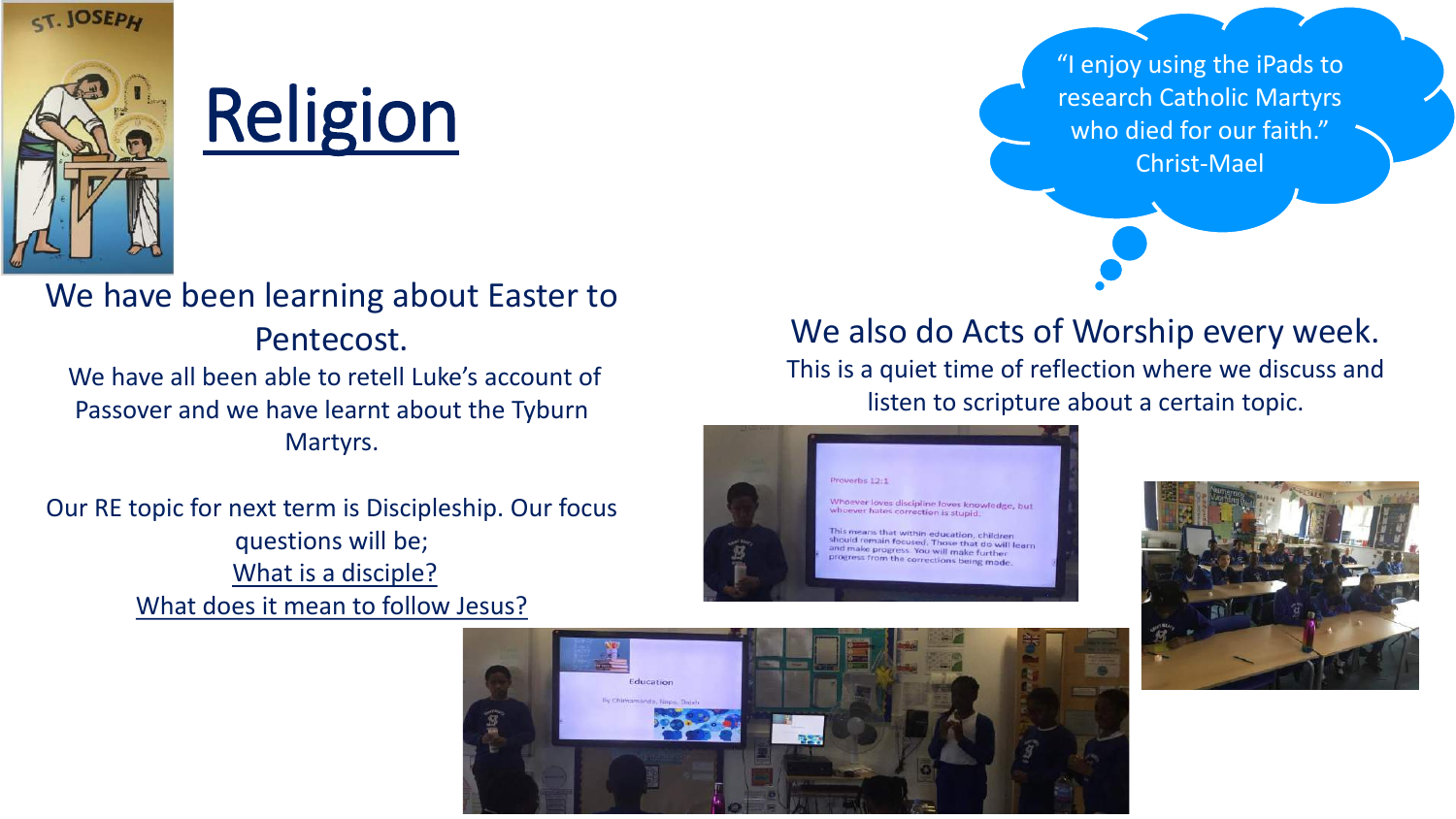

### Science

"I didn't know much about space but Miss Mullahy has taught me some wonderful information." Chimamanda

Look at some of the science ninjas we've received lately!



This term in science we have learnt about Earth and Space.

### Children have:

- Described the movement of the Earth and other planets relative to the sun in the solar system.
- Described the movement of the moon relative to the Earth.
- Described the sun, Earth and moon as approximately spherical bodies.
- Used the idea of the Earth's rotation to explain day and night and the apparent movement of the sun across the sky

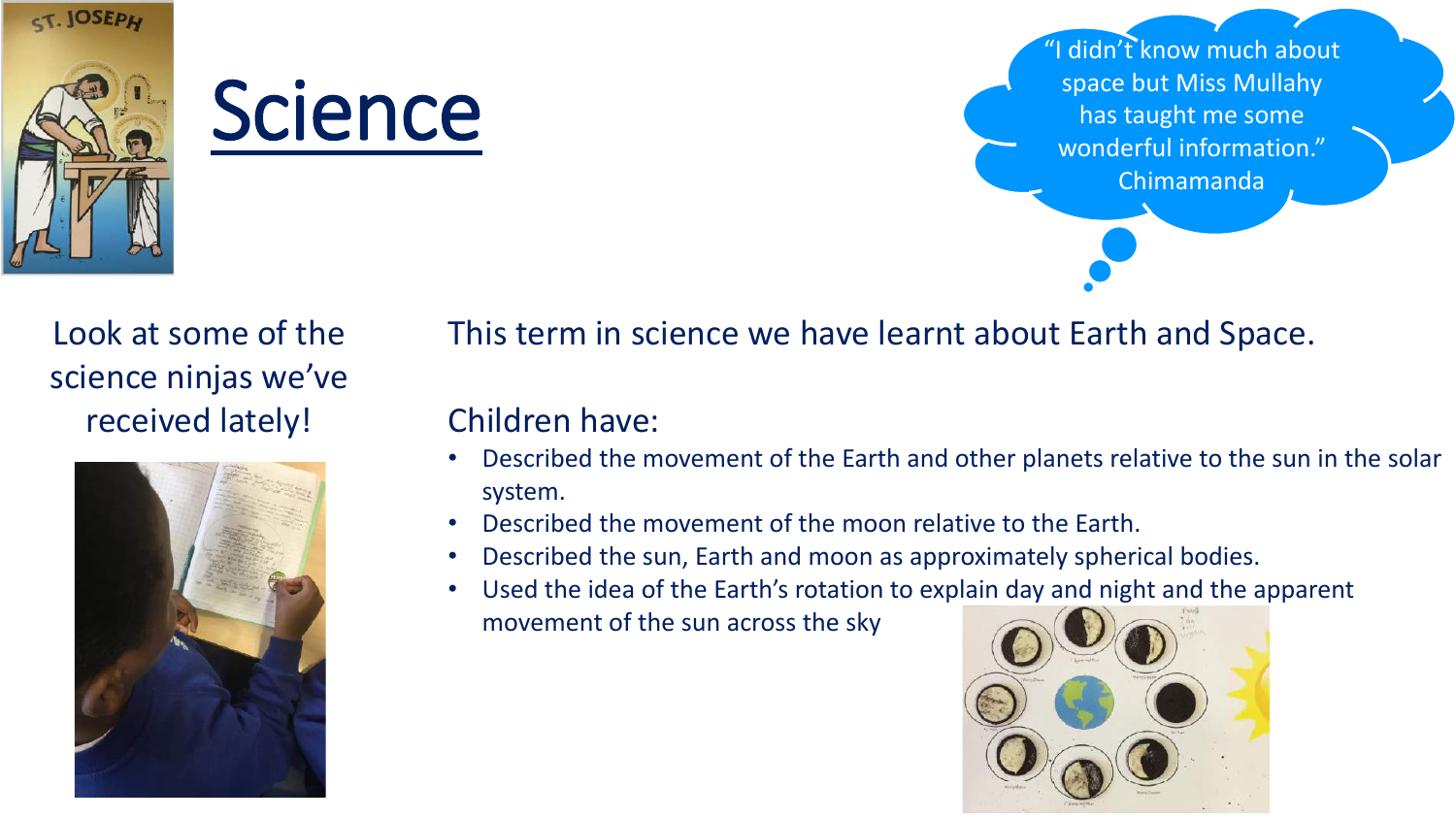

Topic

"I liked using the iPads to research North and South America." Leon

"I have enjoyed learning about the Greek culture and the Gods they believed in." Emmanuel

### In Geography we learnt about North and South America.

We were able to describe the geographical location of the continents of North America and South America. We could describe the changes in the population of North America from the 1500s to the 1600s. We used atlases to locate the most significant rivers and the major mountain ranges in North America and South America. From this, we were able to describe the nature of a topographic map and explain why it is useful. By the end of the unit, we compared the physical features and population of North and South America.



#### In History we have been looking at Ancient Greece.

First we located Greece and Ancient Greece on a map. We were able to explain how the political system worked in Ancient Greece and compared this system with ours today. We looked at the events of the Trojan war and the siege of Troy and were able to summarise these. We will continue to explore artefacts of ancient Greece and think about how they help us to learn about Greek culture. We will explore Greek architecture and notice how it's influenced today's buildings. We will develop our understanding of the Olympics in Ancient Greek times and think about how it differs from today.

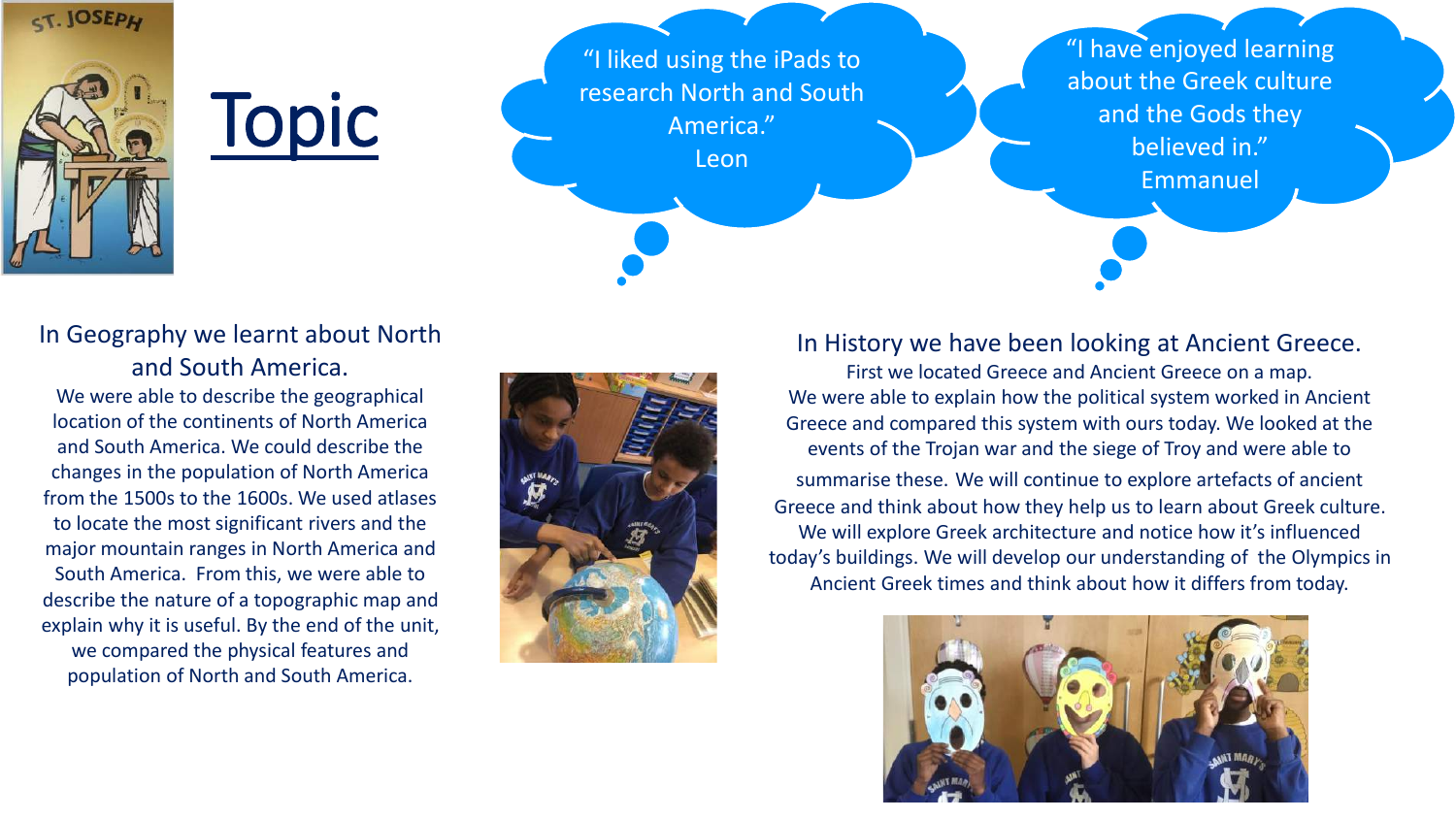

We are taught by Mr Smith on a Thursday.

Last term we were practising our hockey skills. We were able to dribble the ball with good control.

We have been focusing on tennis this half term. We have learnt the forehand shot, the backhand shot and how to win a point using a volley. We constantly developed our skills of ball control.

Next term our focus is rounders.

"I enjoy PE because I keep fit. It's my first time playing tennis and I thought it wouldn't be fun but I really enjoy it!" Joshua





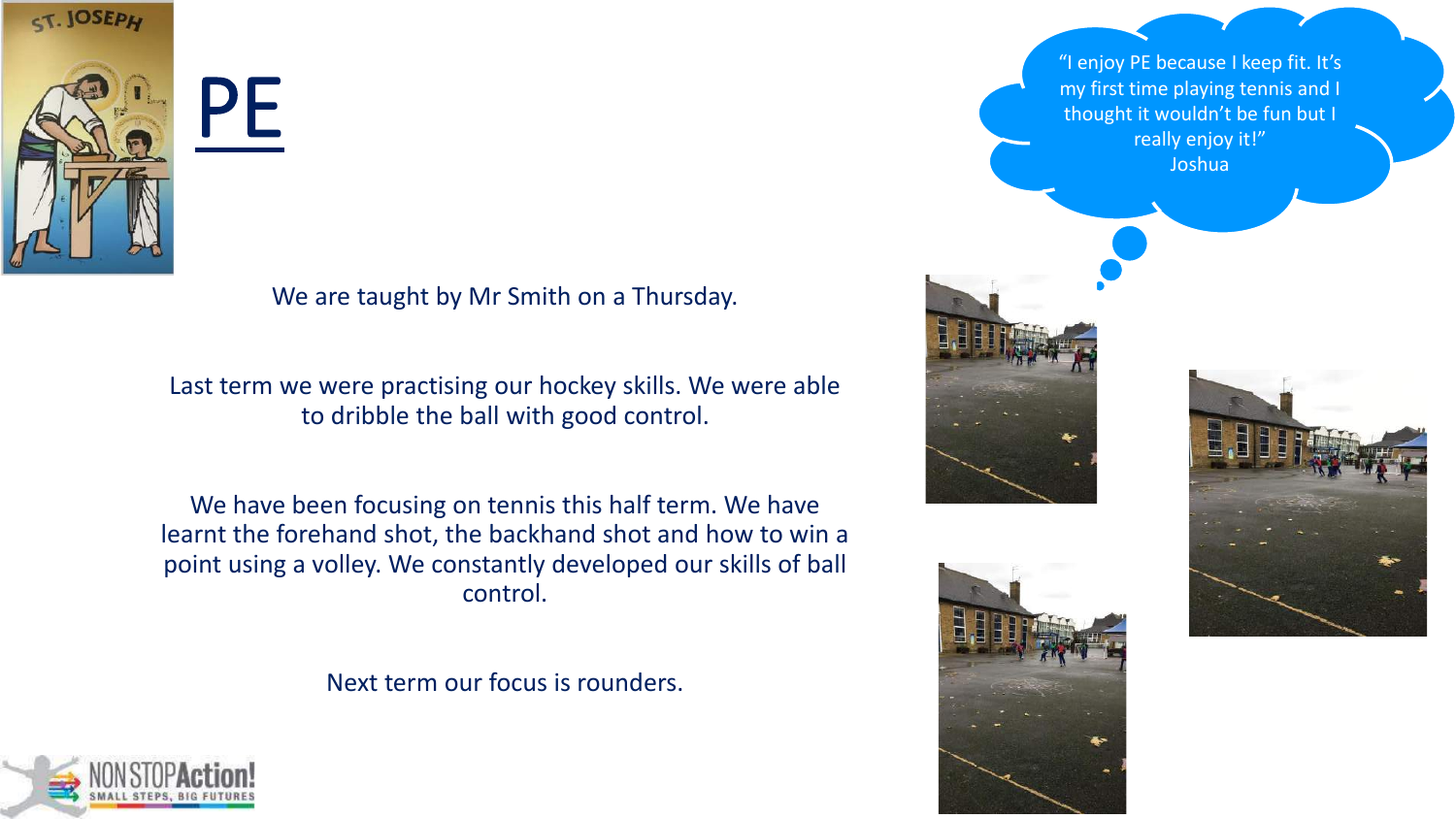

"I enjoyed designing different buildings and taking inspiration from architects." Virginia

"I have enjoyed learning about colours and whether they clash or go together and how designers use them." Natalie

In Art we looked at art in architecture. We were able to understand what architecture is and how it's used within art, as well as how it evokes emotion. We learnt about the influence of Zaha Hadid.

In Art we have been exploring art in fashion. We have been able to explain colour theory and why it is important to artists and fashion designers. We will focus particularly on the styles that influenced Mondrian and about his style of neoplasticism.



Art



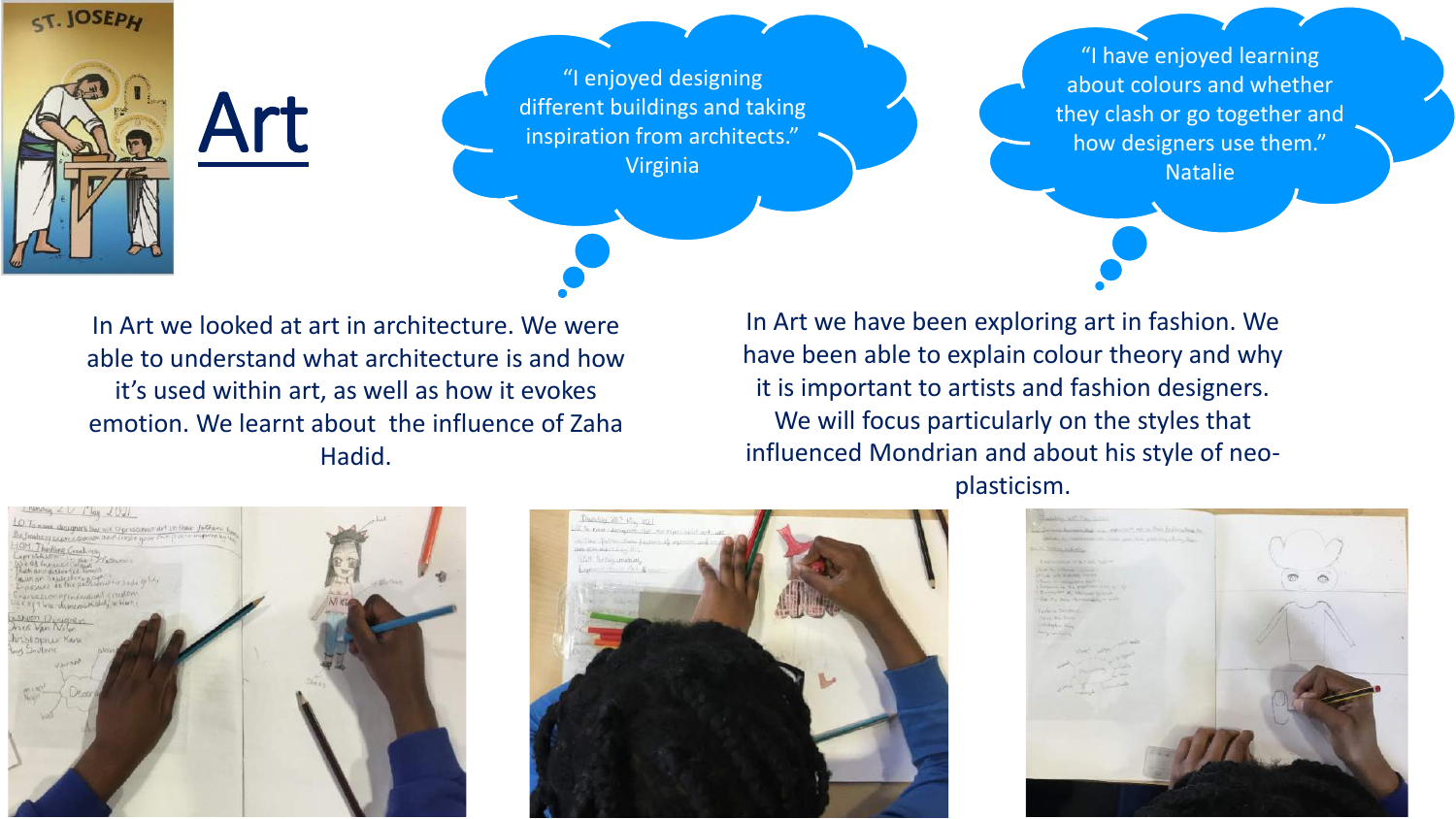

IC I



"I enjoy using a variety of technology at school to develop my programming skills." Christvi

Due to the current circumstances, we are scheduled to use the ICT suite for an entire week rather than weekly lessons.

However, we still continue to implement ICT across our curriculum in all subject areas.



We will be focusing on databases and spreadsheets. We will also be developing our coding skills. We will learn how computers use numbers to represent things such as how fast things are moving, and where they are. We will also learn how computers can generate random numbers and how these can be used in simulations.

We will be in the ICT suite 21<sup>st</sup> June-25<sup>th</sup> June.

I encourage you to monitor your children's internet use and ensure they are always safe online. You may wish to use this website to help with conversations. <https://www.nspcc.org.uk/keeping-children-safe/online-safety/>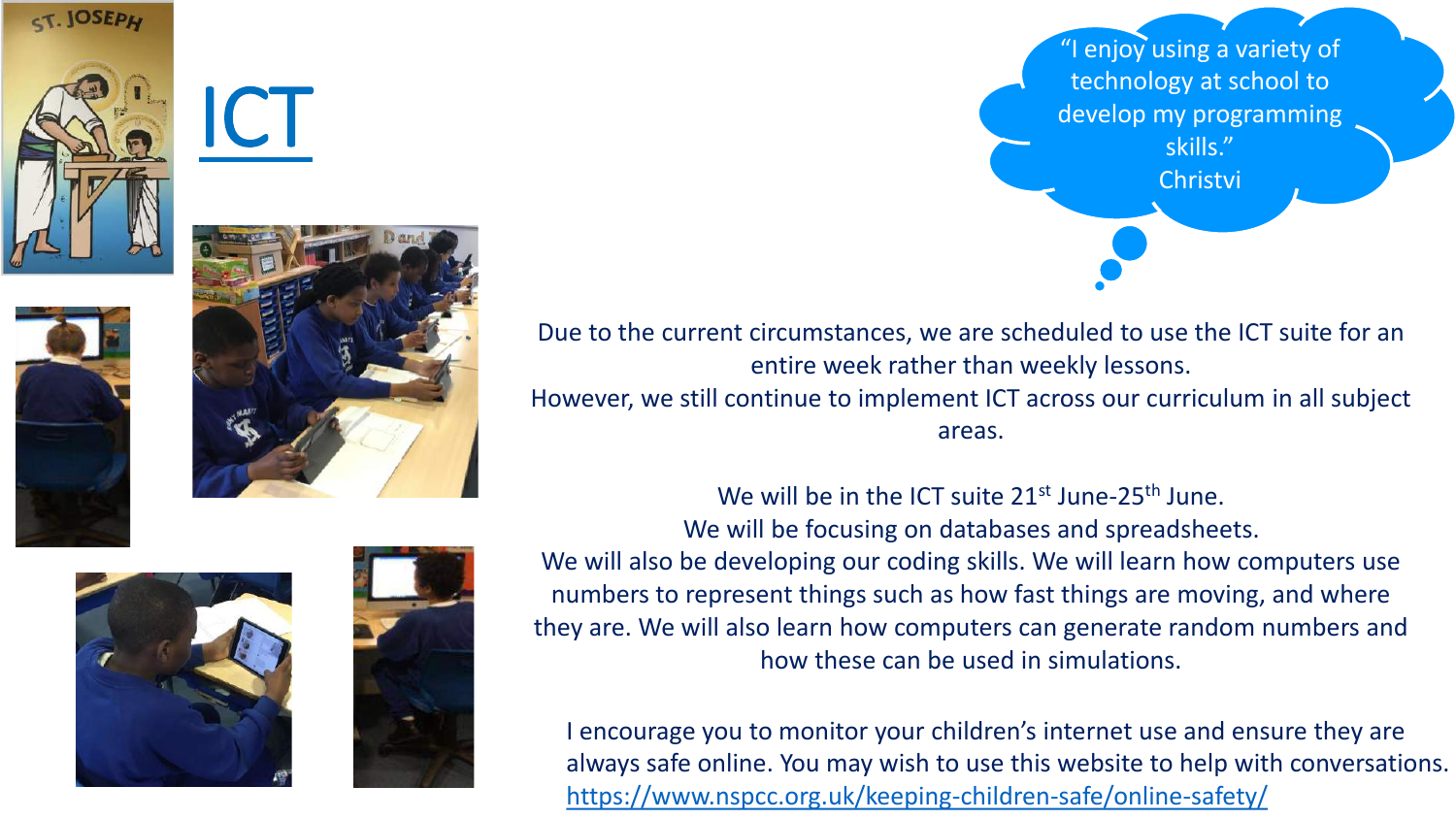

### Music

We have been fortunate enough to have Enfield Sings join us at school for singing sessions. We learn different songs weekly - this includes actions and elements of body percussion.

Our sessions are on Wednesday afternoon.





"We always have a lot of fun in Enfield Sings with Ruth. My favourite song to sing is Bongolo." Angie



Verse 2

Gonna laugh in our boots,

(Ho! Ho, ho, ho, ho, ho!)

Do a firework show,

(BIG pumpkin,

Let our lasso go,

(Yeee-hiiliiii - Yo!).

(VvvVVVVVVvvvv!)

Make a face like fruits,

tiny little raisin face!)

Then we strike a pose

And we punch the air,

With a bold left hand!

(Punch air 8 times)

**Chorus** 

And make a stand,

#### All Warmed-up

Charus: Gotta energise the body, Gotta get the body ready, Gotta feel that beat, And we gotta keep it steady. We're in the mood, We're in the know.

Get ready, get set, And here we go! Verse 1

Gonna pump those lungs (Ss, ss, ss, ss, ss, ss) Gonna dive in the lake, (Wheeeeeee - voice slide) Gonna work those tongues, (Stick tongues in and out) Gonna shiver and shake. (Brownwereverwererer)

Then we strike a pose, And make a stand, And we punch the air, With a bold right hand! (Punch air 8 times)

Chorus



Verse 3

Gonna open our throat, (Ahhhhhhhhhhhhh!) Gonna talk real posh, (Gracious! Do ai really? Eow mai gosh!) Gonna shake, shake, shake, (shake body vigorously) Like a dog in the wash, (Grrrrr --- woof!).

Then we take of the hand, Of the nearest friend, And we take a bow. 'Cos we've reached the end!

Kay Umansky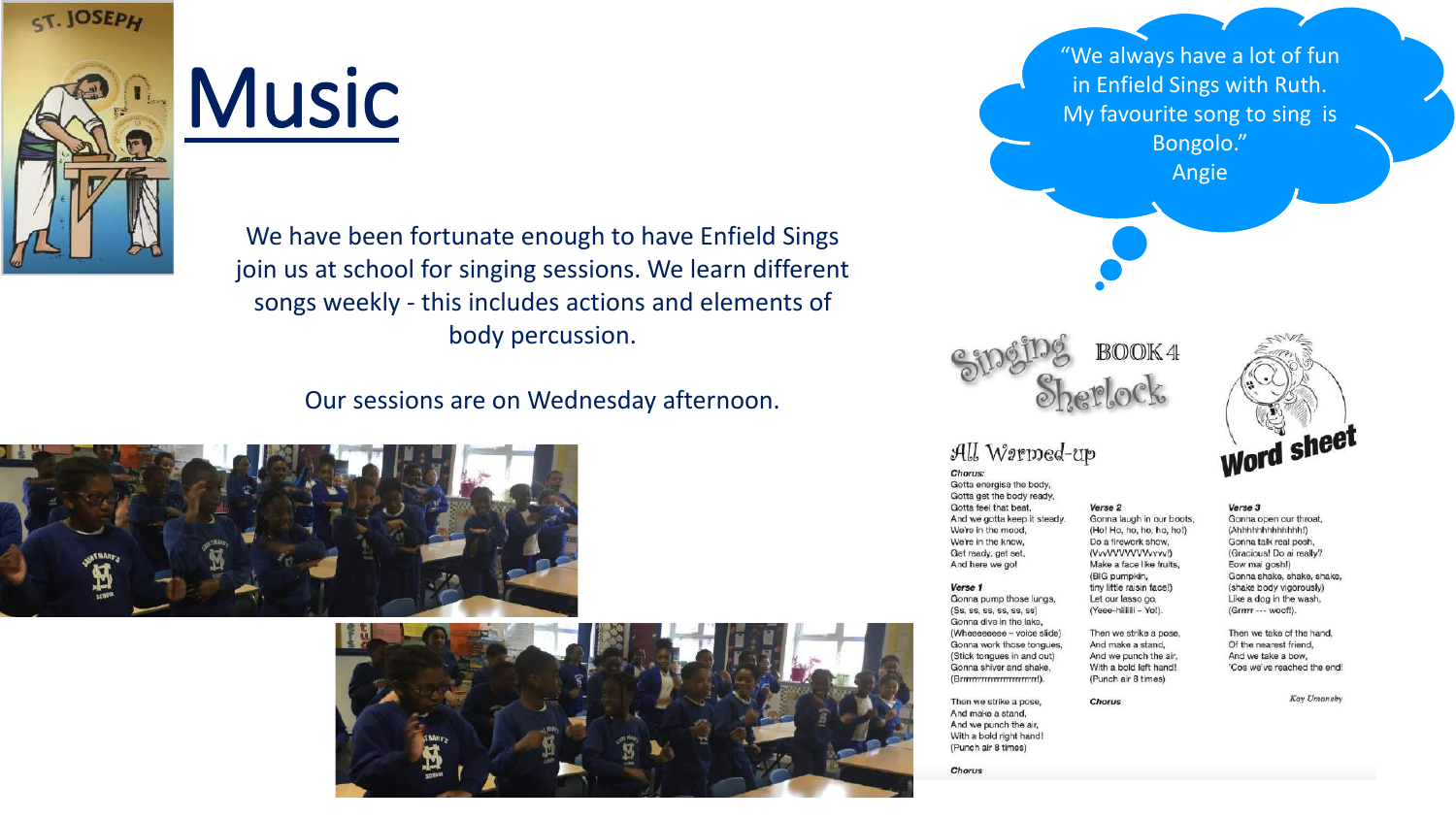



"I enjoy creating my own sentences and using the word bank to help me develop my vocabulary." Ali

We have our French lessons on a Friday morning. Mrs Ramdarshan is our French teacher.

We were able to describe a family member in detail. We are now beginning to look at food.

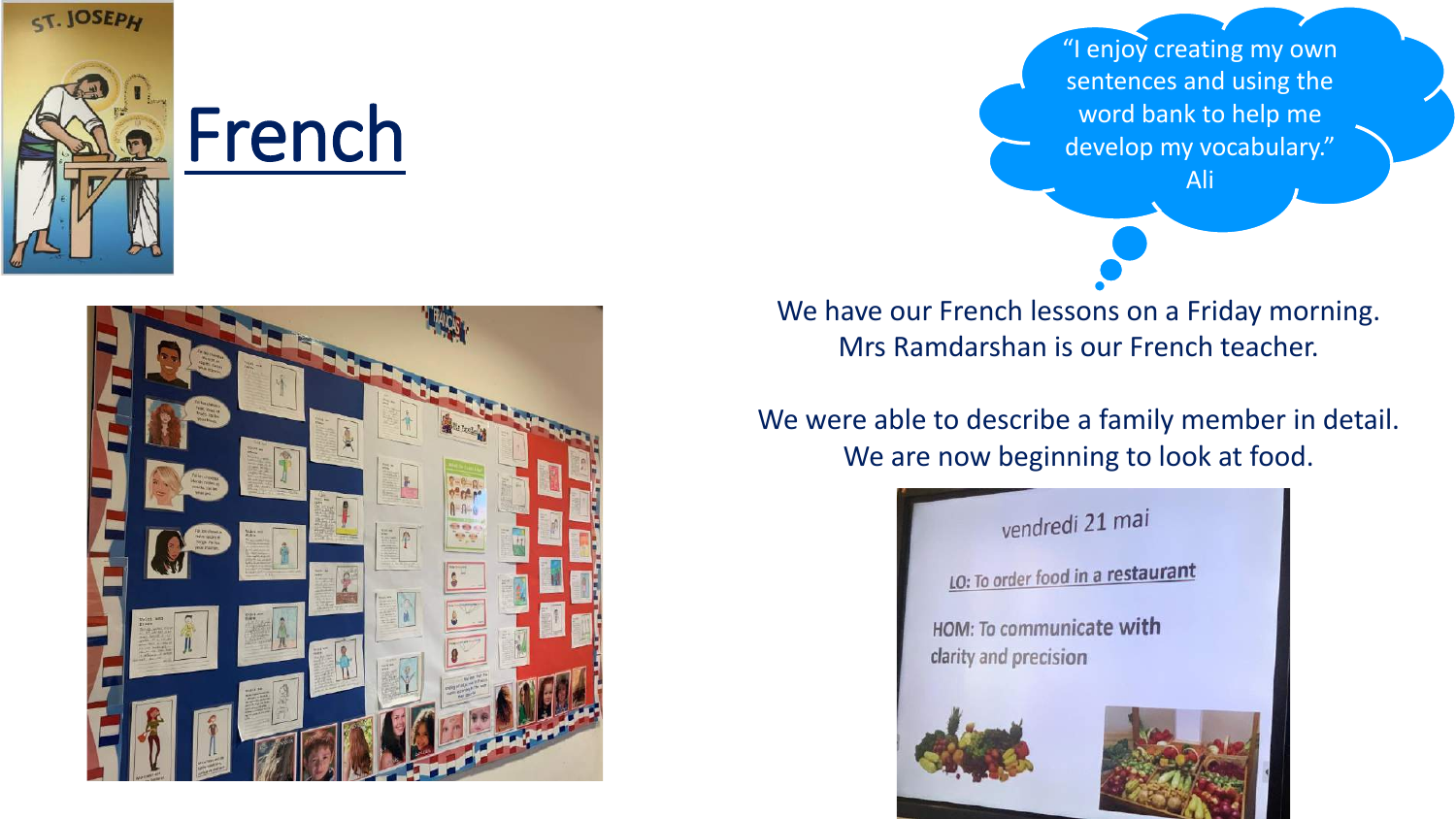

### Homework

"Homework is important because we get to recap our learning." Davide

ate handed out: 26.05.2021 Date handed in: 07.06.2021 All the answers need to be written on the paper provided and you should show your numeracy working out. There are several parts yo need to work through, each of them with a heading s homework you need to complete Literacy - Reading Comprehensio **5PAG- Grammar Practice** Spellings Numeracy Numeracy Timetable Handwriting

Homework is given to children on a Wednesday and is collected in on a Monday to be marked.

All homework recaps the learning that has taken place throughout the year – this is the perfect opportunity to reflect on prior learning. Children are constantly encouraged to challenge themselves in class and should continue to do so in their homework too.

If children find a particular piece of homework challenging, children are asked to seek help before Friday. I am happy to go over the task.

Every week children will complete a times table test and a spelling test – please encourage children to learn these and discuss results with them at home.

If homework isn't brought in or is incomplete then children are expected to spend their lunch times getting it finished.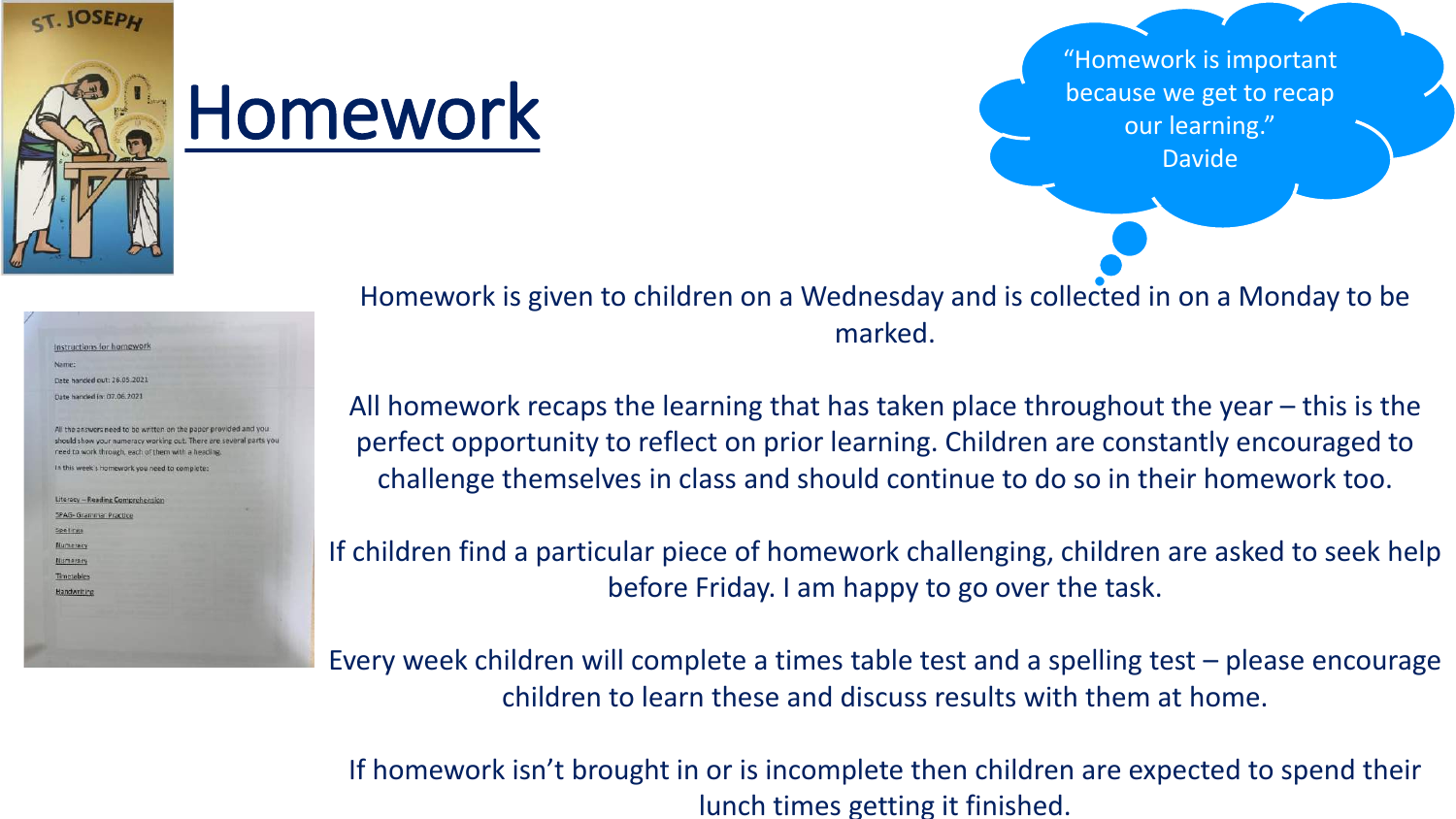

# Reading Records

"I enjoy reading at home because I learn new vocabulary." Horeb

| Date | Book and<br>Page Number | Remarks |
|------|-------------------------|---------|
|      |                         |         |
|      |                         |         |
|      |                         |         |
|      |                         |         |
|      |                         |         |
|      |                         |         |
|      |                         |         |
|      |                         |         |
|      |                         |         |
|      |                         |         |
|      |                         |         |
|      |                         |         |
|      |                         |         |
|      |                         |         |
|      |                         |         |
|      |                         |         |
|      |                         |         |

The children must read at least 5 times a week. Please try and hear your child read as often as possible.

Their reading records should be signed.

Reading records are collected in on a Friday. These are quarantined over the weekend and are checked on the Monday morning.

If children do not read 5 times a week, they will stay in during lunch to give them the opportunity to read.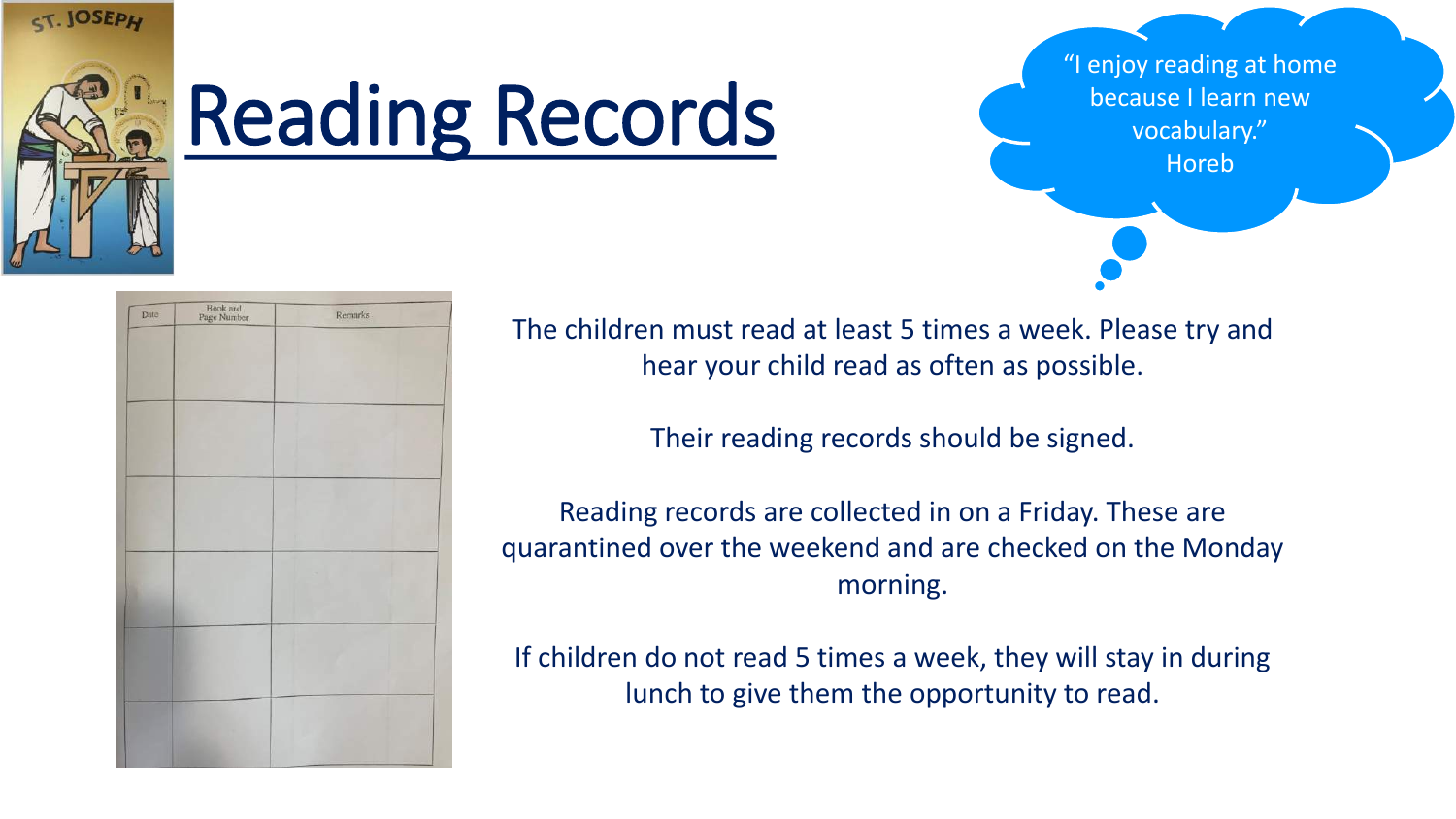

# After School



"I enjoy Netball club because it is really fun and I like playing with my friends and learning new skills." Nyah

Football club is on a Friday 2:30-3:30pm with JJ.

Netball club is on a Thursday 2:30-3:30 with Miss Mullahy

Curious Maths is on a Wednesday 2:30-4:00 with Miss Tilley

"I enjoy maths club after school because I get extra learning time and I'm becoming smarter." Korri



"I like football club because we get to play matches and develop our team work." Jeremiah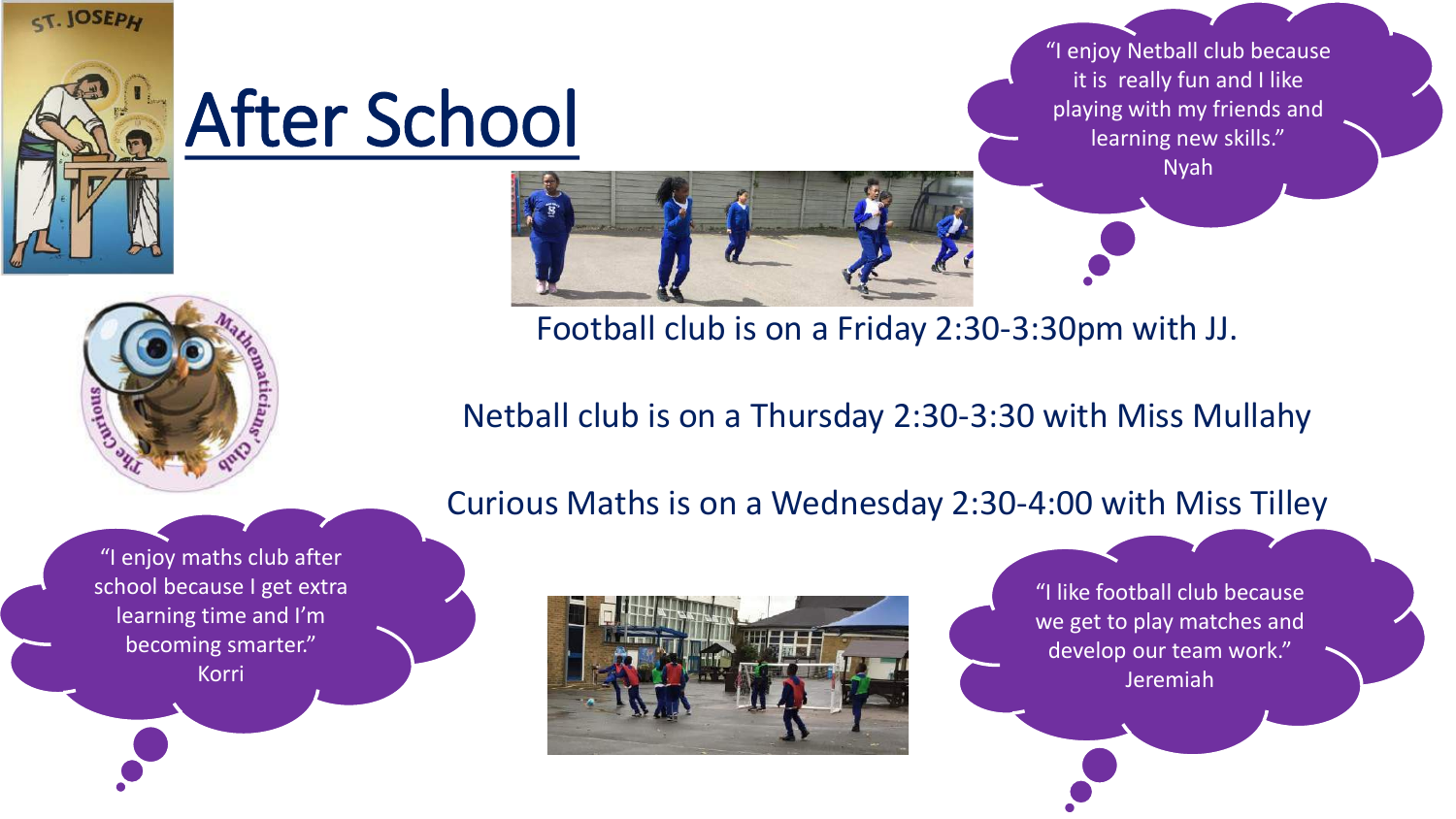



# What have I enjoyed in St Joseph?

"The lessons have intrigued me and I like my teacher." Dajah

"I enjoy ICT because I like knowing how to programme a computer." Napo

"I like using the fish bowling teaching to understand reading comprehensions." John

"I have enjoyed the tests because they challenge

> us." **Cristiano**

> > "I have enjoyed our class readings." **Carine**

"I have enjoyed the variety of sports offered in year 5 and am now more enthusiastic." Kayla

"I enjoy the homework we get because it's stimulating and intriguing." Patrik

> "Learning is really fun in St Joseph and this helps with my learning." Gabriella

"I've enjoyed reading 'The Boy at the Back of the Class'"

Adu

"I enjoy spelling tests and reading comprehension tasks." Natalya

> "I like guided reading sessions in Literacy because I find the books interesting." Isabelle